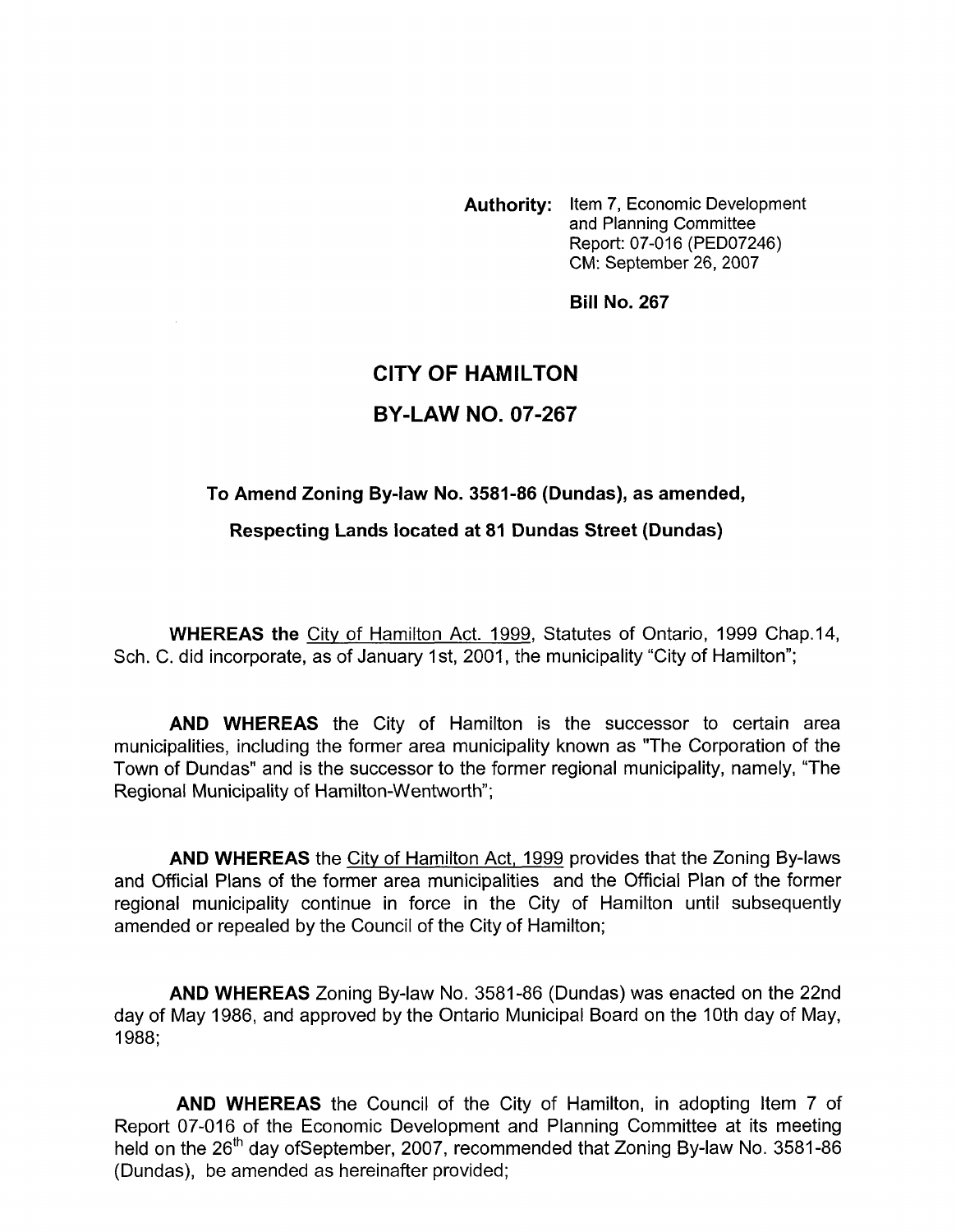## **Bylaw Respecting 81 Dundas Street (Dundas) (Page 2 of 4)**

**AND WHEREAS** this By-law is in conformity with the Official Plan of the City of Hamilton (former Town of Dundas) in accordance with the provisions of the Plannina Act

**NOW THEREFORE** the Council of the City of Hamilton enacts as follows:

- 1. Exception S-I03 of Section 32: Exceptions of Zoning By-law No. 3581-86 (Dundas), is hereby amended as follows:
	- (4 That the current wording of Permitted Uses be deleted and replaced by the following:

#### Permitted Uses

A maximum of 8 units within the apartment building existing on the date of the passing of this By-law, being the 26<sup>th</sup> day of September, 2007, and buildings, structures and uses accessory to the apartment building, shall be the only permitted uses.

- (b) That the following Regulations are added:
	- 7. Notwithstanding the provisions of clause 7.14.1 of subsection 7.14 DIMENSIONS FOR THE DESIGN OF PARKING AREAS of SECTION 7: OFF-STREET PARKING AND LOADING, the minimum length of a parking space with a 90 degree angle shall be 5.7 m.
	- 8. Notwithstanding subclause 13.2.7.2 BUFFER STRIP of subsection 13.2 REGULATIONS FOR APARTMENT BUILDINGS of SECTION 13: MEDIUM DENSITY MULTIPLE DWELLING ZONE (RM2), a buffer strip along the westerly lot line that abuts any RI, R2, R3, R3A, R4 or R6 Zone shall be a minimum width of 1.0 metres between the lot line and an outdoor waste enclosure and a minimum width of 1.9 metres between the lot line and a driving aisle or a required parking space.
	- 9. Notwithstanding Clause 7.1.2 of subsection 7.1 LOCATION of SECTION 7: OFF-STREET PARKING AND LOADING, two of the required parking spaces may be located in the front yard.
	- 10. Notwithstanding subclause (ii) of Clause 13.2.5 FLOOR AREA of subsection 13.2 REGULATIONS FOR APARTMENT BUILDINGS of SECTION 13: MEDIUM DENSITY MULTIPLE DWELLING ZONE (RM2), the minimum floor area of four one-bedroom second floor units shall be 46.7 square metres.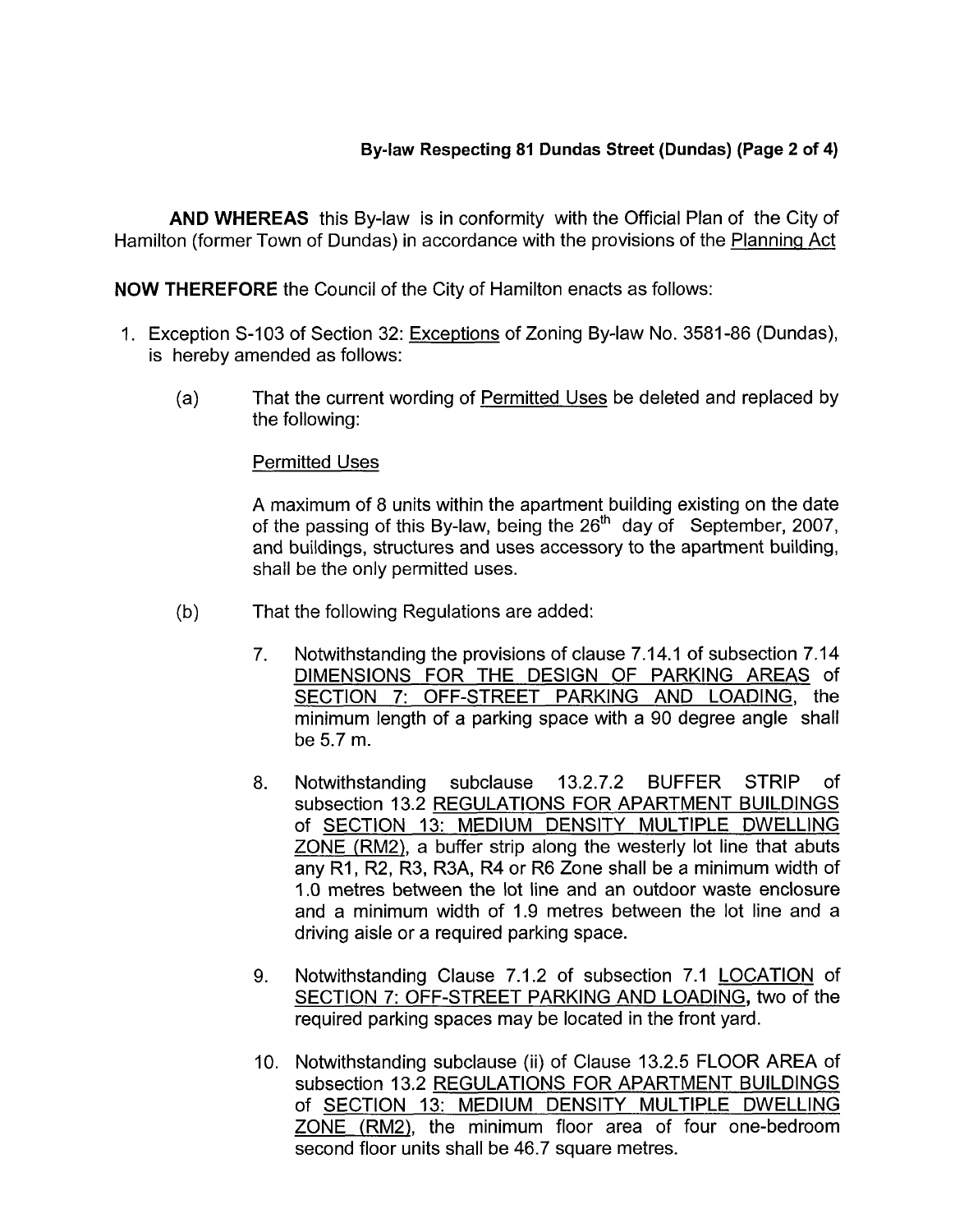## **By-law Respecting 81 Dundas Street (Dundas) (Page 3 of 4)**

2. That the Clerk is hereby authorized and directed to proceed with the giving of notice of the passing of this By-law, in accordance with the Planning Act.

**PASSED and ENACTED** this 26'h day of September, 2007.

Mital David L. Mitchell

Acting Mayor City Clerk

seeraatii E

**Kevin C. Christensen** 

ZAR-07-022